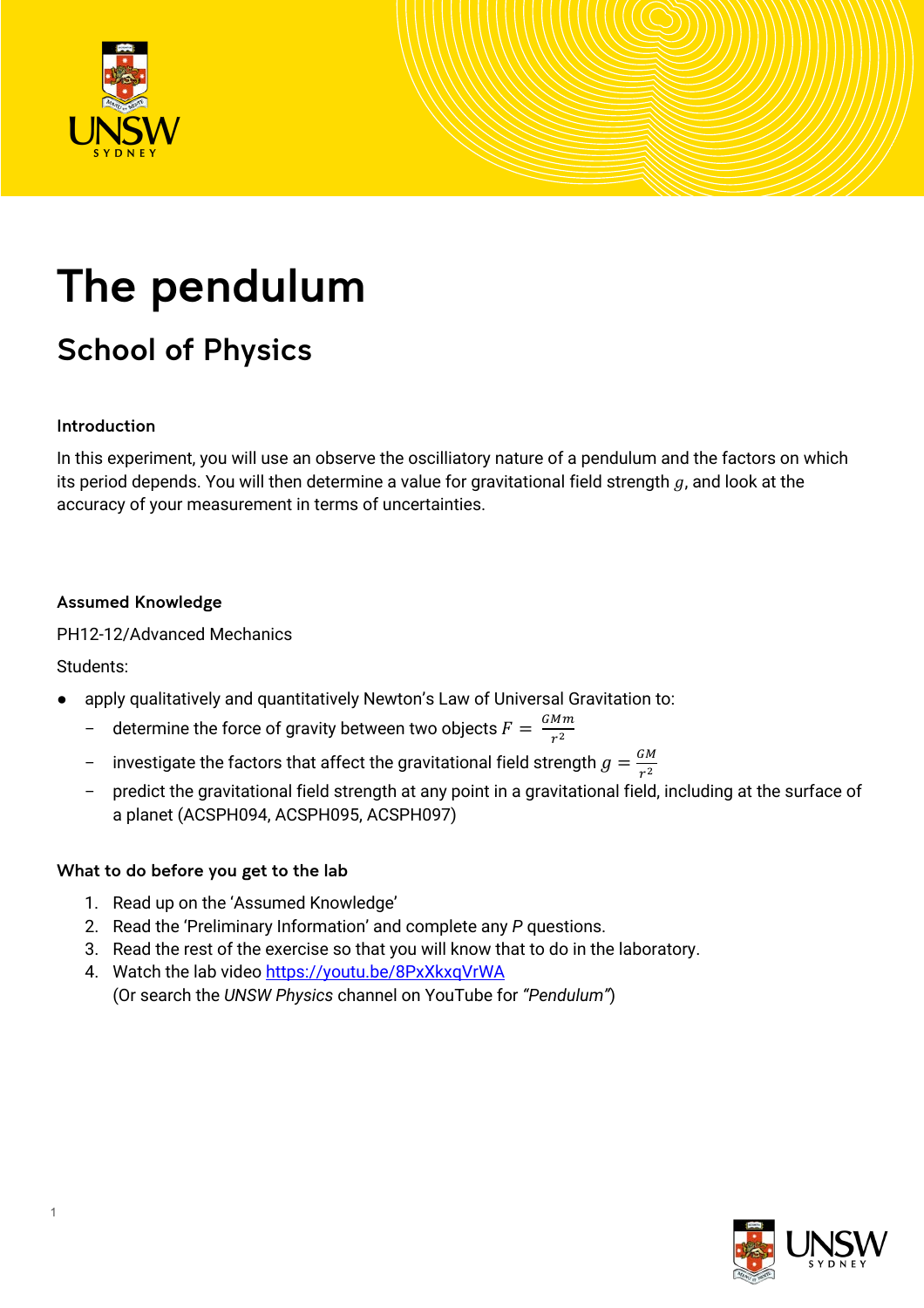# Preliminary information

#### Gravitational field strength,  $g$

*Gravity* is an attractive non-contact force that emanates from and is exerted on objects with mass. Gravity is applied by means of a gravitational *field* that surrounds all objects with mass; when an object experiences gravity, it is often referred to as its *weight*.



The strength of the force between two objects with masses M and m is given by

$$
F=G\frac{Mm}{r^2}
$$

where  $r$  is the distance between the centres of the objects and  $G$  is the universal gravitational constant,  $6.67 \times 10^{-11}$  N m<sup>2</sup> kg<sup>-2</sup>.

The geometry of the gravitational field is such that its strength decreases in proportion to the inverse of the square of distance (i.e. obeys the inverse square law).





*Figure 2*

Close to the surface of the Earth and for small displacements from the Earth's surface, the Earth's gravitational field is approximately uniform.

On Earth, we feel the Earth pulling down on us, but we do not seem to feel the Earth being pulled up towards us. This is because the Earth is much more massive than we are. In the situation where a small object is nearby to a large dominant object, then we can simplify the situation to one where we just focus on the behaviour of the smaller object in the gravitational field of the larger one.

The weight of an object with mass m can be determined using the simplified equation  $F = mg$ 

where  $g$  is the gravitational field strength. On Earth's surface, this value is commonly accepted as about  $9.8 N kg^{-1}$ .



*Figure 1* At large scales and distance, the gravitational field of the Earth is radial and its strength obeys the inverse square law.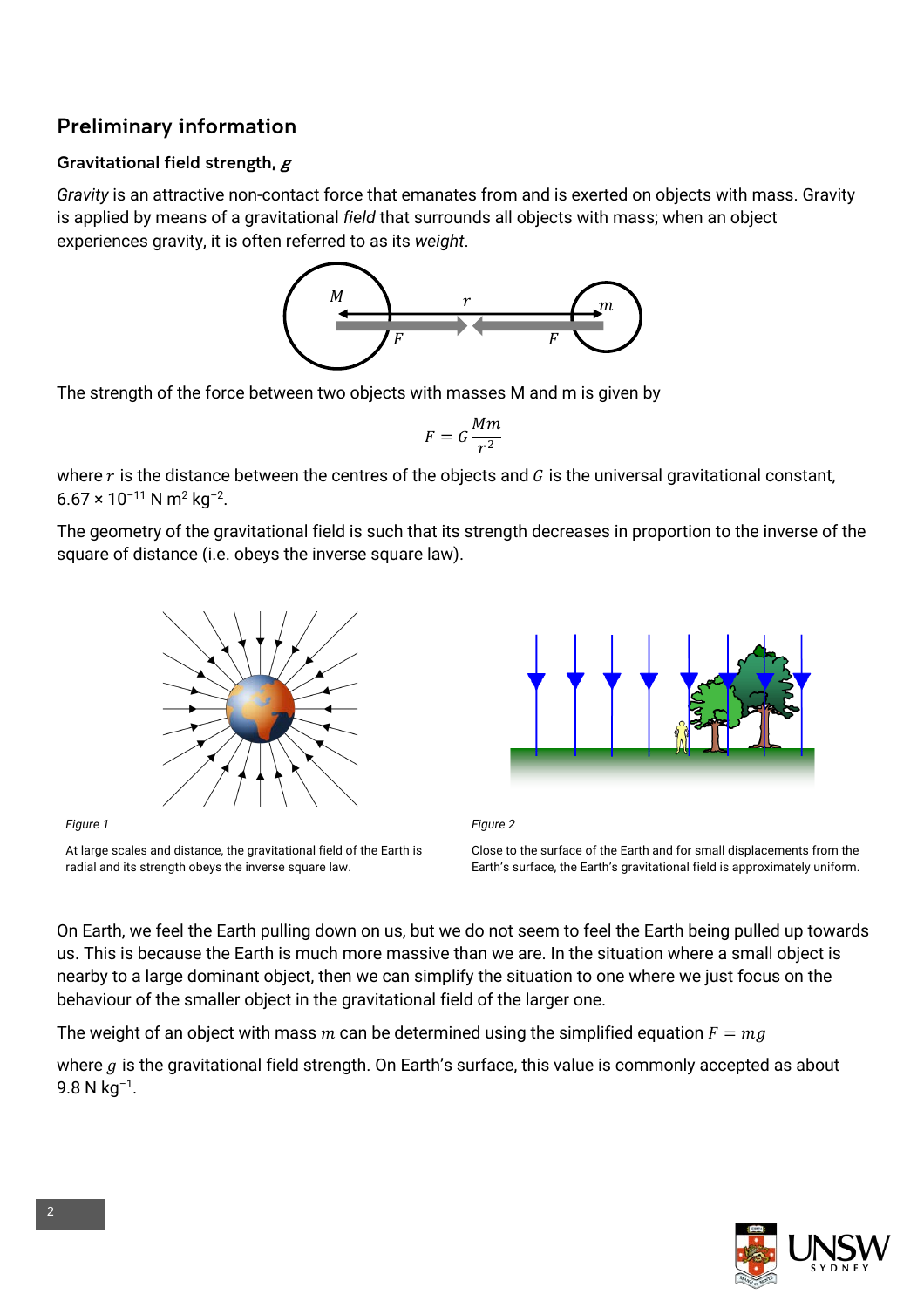### *Question P1* Show that surface gravitational field strength can be given by the equation

 $g = \frac{GM}{r^2}$ 

#### *Question P2*

Why might gravitational field strength vary between different locations on the Earth's surface?

#### The pendulum

A pendulum can be used to measure the local gravitational field strength. The pendulum we will use consists of a mass at one end of a string, with the other end fixed to a stand. The length of the pendulum can be varied.

It has been shown that the period of a pendulum  $T$  (the time to complete one back and forth swing) is related to its length  $l$ . The mass of the pendulum and the angle of the swing (for small angles) does not affect its period.

The equation for the pendulum's period is

$$
T = 2\pi \sqrt{\frac{l}{g}}
$$

where  $g$  is gravitational field strength.

In this experiment, we will be finding a value for  $g$  using linear regression (i.e. by using a line of best fit).

#### *Question P3*

In order to obtain a line of best fit, the pendulum equation needs to be *linearized*. Rearrange the equation into the form that resembles the general equation for a straight line.

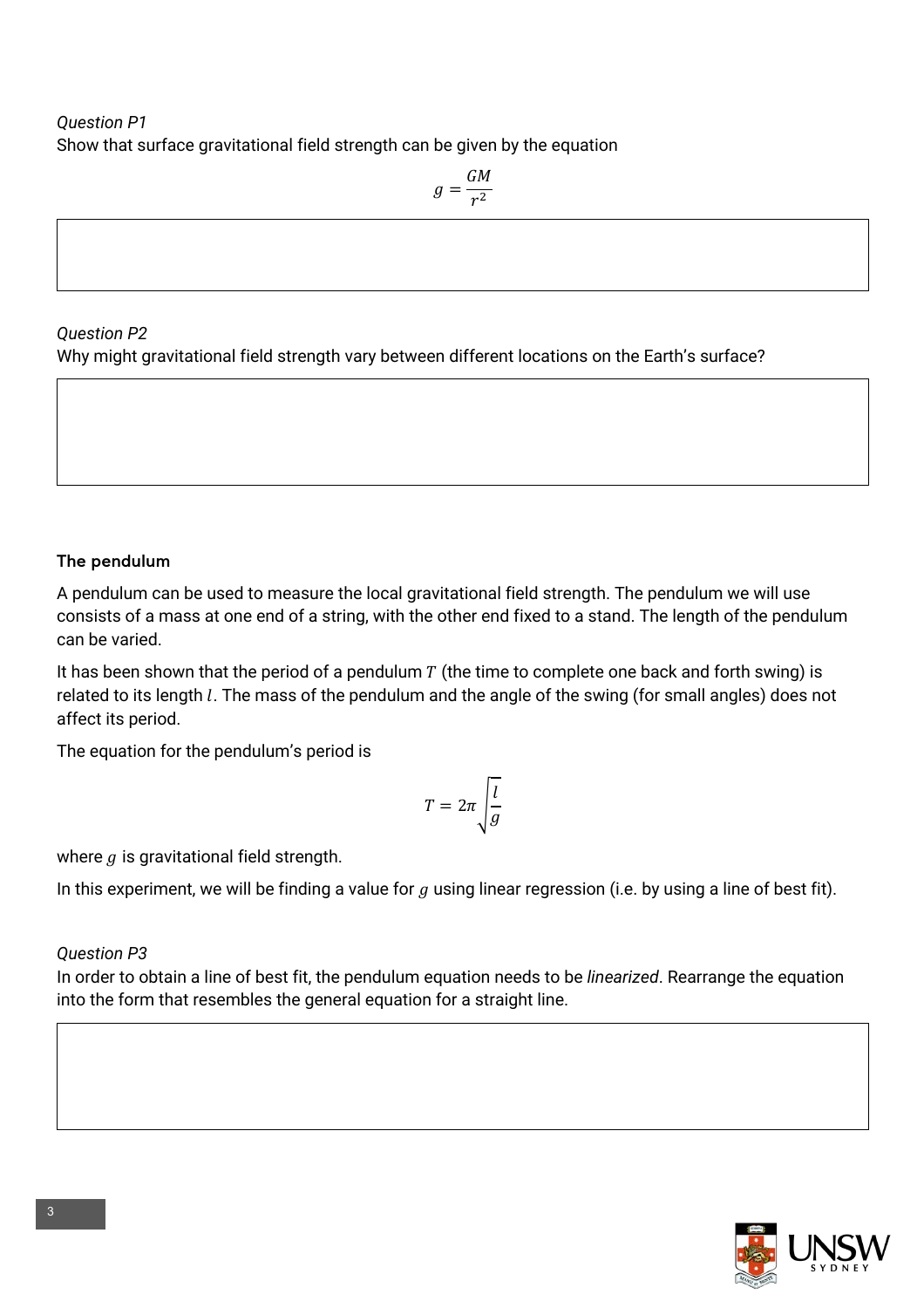# *Question P4* Which variables should be plotted along the horizontal and the vertical axes of the graph?

| <b>0770</b> | IXIS.         |
|-------------|---------------|
| נו מו       | $\sim$ $\sim$ |
|             |               |
|             |               |

#### *Question P5*

Write an expression that relates the gradient of this graph with gravitational field strength,  $g$ .

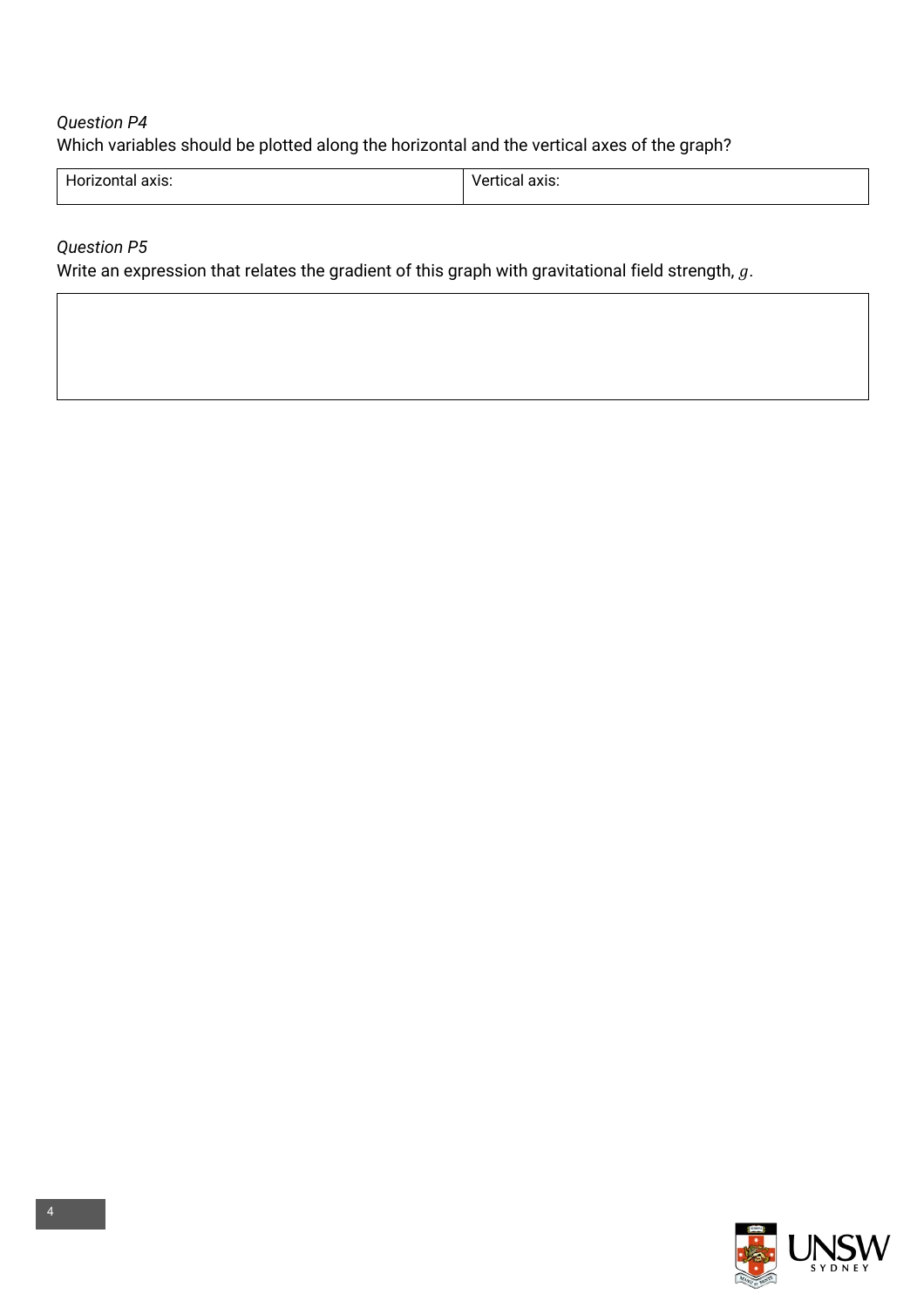# In the laboratory

#### Equipment

- Pendulum apparatus
- Boss head
- Photogate and LabQuest interface
- Metre rule



*Figure 3* The pendulum apparatus

Photogate attached to the stand by a bosshead

The pendulum apparatus consists of a brass ball on the end of the string. The string itself is of a fixed length – you will not need to cut the string to length. The length of the pendulum can be varied by raising or lowering the brass pin through which the string passes – just loosen the thumbscrew where the pin assembly attaches to the retort stand and slide it up or down. You can also control the initial swing angle by referring to the protractor in which the pin is set.

#### Method

#### *Step 1 – Set up*

Set up the photogate so that it rests on the bench with its jaw facing open-end up and the ball of the pendulum swings through it. Ensure that the ball breaks the infra-red beam as it swings through the bottom of its swing arc (see figure 3). Connect the photogate to the DIG1 port of the LabQuest interface.

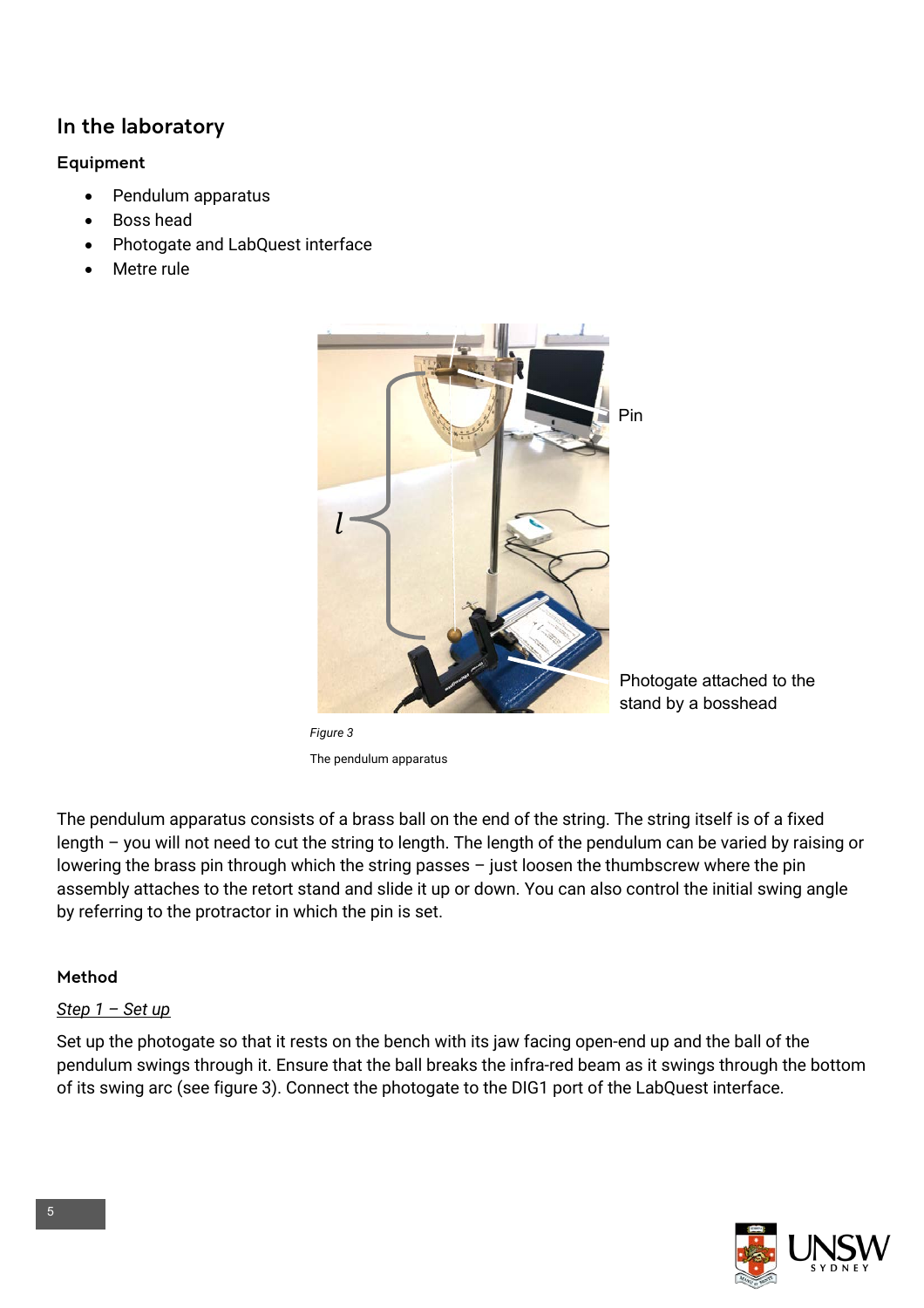Open *LoggerPro* on the computer. The program should have already recognised that a photogate has been connected. At the moment, it is in its default motion detecting mode. There is a special pendulum mode we can use to measure periods of a pendulum.

#### *Changing photogate to 'pendulum mode'*

Select *Experiment > Set Up Sensors > LabQuest Mini: 1* from the menu.

|                                   | <b>Logger Pro</b>                                      | File             | Edit                                        | <b>Experiment</b><br>Data<br>Analyze |                       | <b>Options</b><br>Insert<br>Page | Help<br>Help |
|-----------------------------------|--------------------------------------------------------|------------------|---------------------------------------------|--------------------------------------|-----------------------|----------------------------------|--------------|
|                                   |                                                        |                  |                                             | <b>Start Collection</b>              |                       |                                  |              |
|                                   | $\Box \not\sqsupseteq \Box \not\sqsupseteq \Leftarrow$ |                  | Page 1                                      | Store Latest Run<br>Clear Latest Run |                       | HQ Y N 12 1 / M Q D              |              |
|                                   |                                                        |                  | $\frac{1}{26}$ GateState = Unblocked • Dis- | Keep:                                | 36K                   | leration = $m/s^2$               |              |
|                                   |                                                        |                  |                                             | Mark Data                            | Ð                     |                                  |              |
|                                   |                                                        |                  | Latest                                      | <b>Tag Data</b>                      | D                     |                                  |              |
|                                   | Time<br>(s)                                            | <b>GateState</b> | <b>Distance</b><br>(m)                      | Extend Collection (27 s)             | <b>第丁</b>             |                                  |              |
| 1                                 |                                                        |                  |                                             | Connect Interface                    | ▶                     |                                  |              |
| $\overline{2}$                    |                                                        |                  |                                             | Remove Interface                     | ▶                     |                                  |              |
| 3                                 |                                                        |                  |                                             | <b>Set Up Sensors</b>                | ь                     | Show All Interfaces              |              |
| $\overline{4}$                    |                                                        |                  |                                             | Add Offline Interface                | ь                     | <b>Hide All Interfaces</b>       |              |
| 5                                 |                                                        |                  |                                             | Data Collection                      | <b>第D</b>             | <b>Auto Detect Sensors</b>       |              |
| $6\phantom{1}6$<br>$\overline{7}$ |                                                        |                  |                                             |                                      |                       |                                  |              |
| 8                                 |                                                        |                  |                                             | Remote                               | $\blacktriangleright$ | LabQuest Mini: 1                 |              |
| $\mathbf{9}$                      |                                                        |                  |                                             | Change Units                         | ×                     |                                  |              |
| 10 <sup>10</sup>                  |                                                        |                  |                                             | Calibrate                            | Þ                     |                                  |              |
| 11                                |                                                        |                  |                                             | Zero.                                | <b>360</b>            |                                  |              |
| 12                                |                                                        |                  |                                             |                                      |                       |                                  | 5            |
| 13                                |                                                        |                  |                                             | ✔ Live Readouts                      |                       |                                  |              |
| 14                                |                                                        |                  |                                             |                                      |                       |                                  |              |
| 15                                |                                                        |                  |                                             |                                      |                       |                                  |              |

Click on *DIG/SONIC* **1 (Photogate)** and select *Pendulum Timing* from the menu. Click the **×** to close the box.



We are now ready to start collecting data.

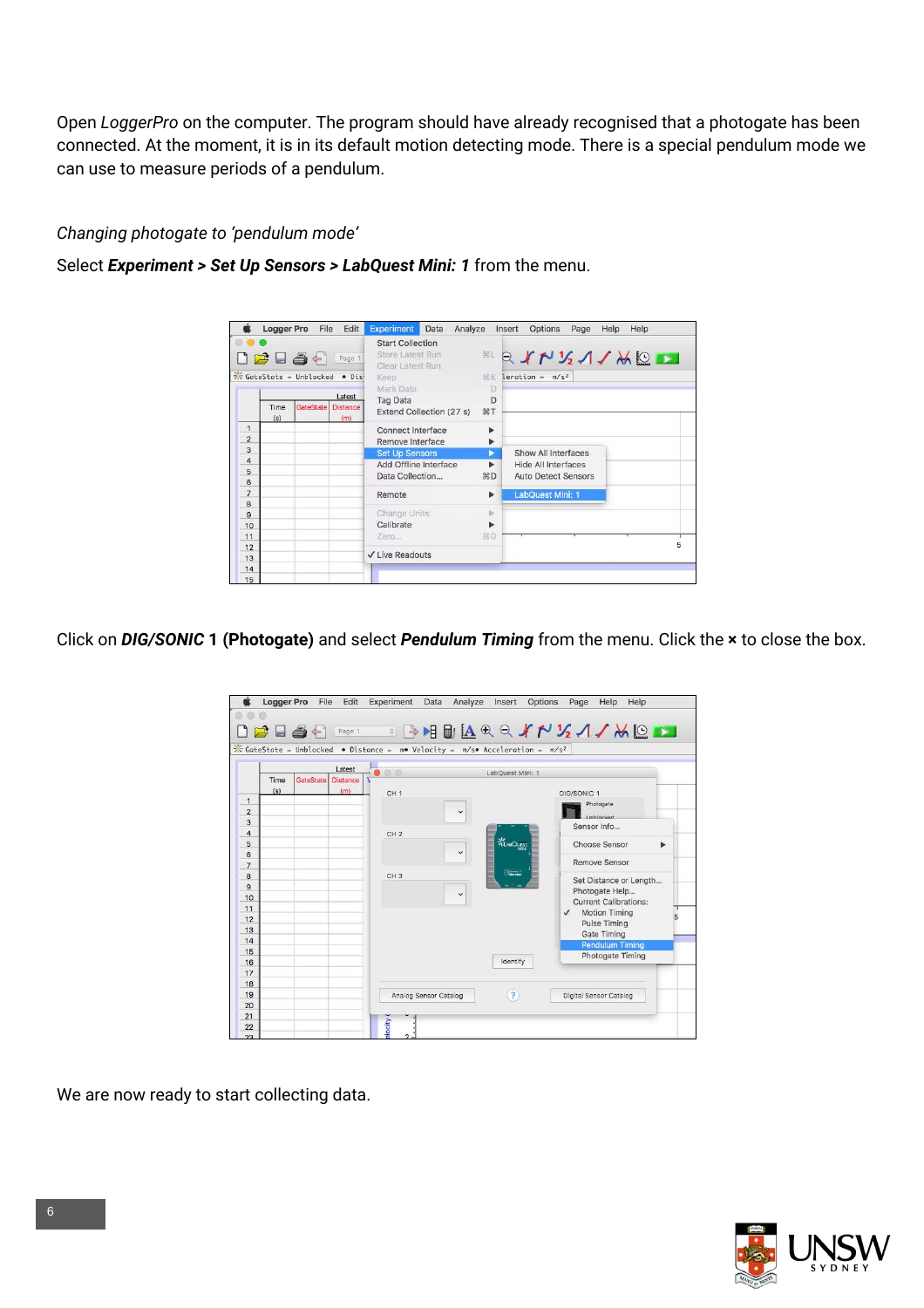#### *Step 2*

Adjust the pin assembly so that the length of the pendulum is 20 cm. Pull the ball to one side (about 10 degrees from vertical) and click the collect button

Release the ball and allow it to swing freely. *LoggerPro* will run for about 20 seconds, measuring the period of each swing, and then automatically stops.

#### *Step 3*

Once LoggerPro has finished collecting data for a run, you may see a line graph showing that each period was not necessarily the same. You may need to scale the axes in order to see this detail – click on the *"Autoscale"* button in the toolbar to do this.

We will need to find the average period for the pendulum for this length. Click and drag a rectangle around the line of the graph, leaving out the first and last data point as these may contain errors. Then click on the *"Statistics"* button.



You should see a box pop up on the graph like the one shown above. Record the *mean* in the space on the next page.

Repeat the steps to measure the average period for this length two more times so you have a total of three trials for  $l = 20$  cm.

Also, calculate the uncertainty in the period,  $\Delta T$ .

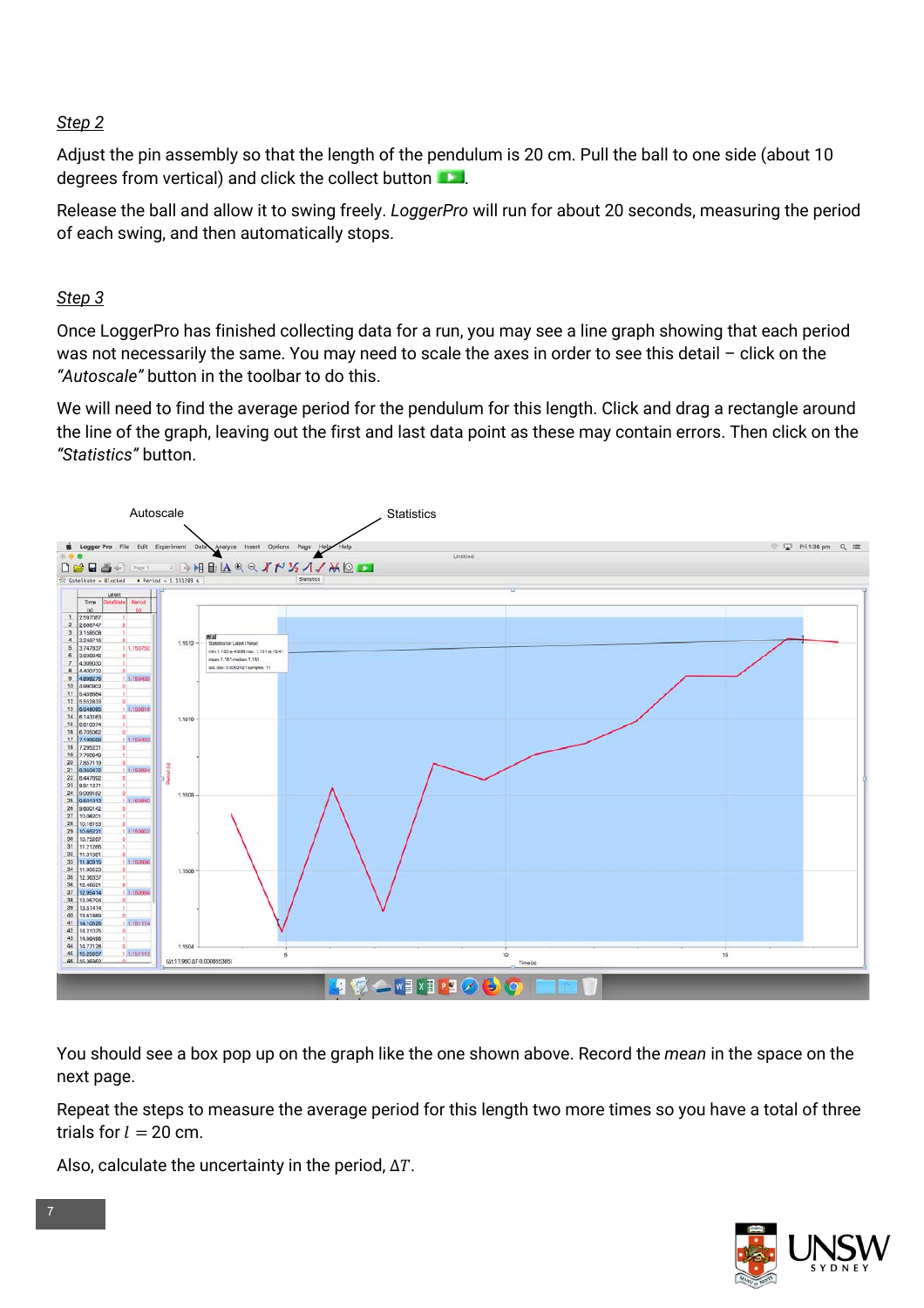|                  | Period (s) |         |         |             |                        |
|------------------|------------|---------|---------|-------------|------------------------|
| Pendulum length  | Trial 1    | Trial 2 | Trial 3 | Average $T$ | Uncertainty $\Delta T$ |
| $0.20 \text{ m}$ |            |         |         |             |                        |

To calculate the uncertainty in the period,

$$
\Delta T = \pm \frac{T_{max} - T_{min}}{2}
$$

#### *Step 4*

Adjust the length of the pendulum so that  $l = 25$  cm. As before, measure the period of the pendulum at this length three times. Record the data in the table in the *Results* section (including the first set of trials from the previous step).

#### *Step 5*

Collect and record three trials of period for pendulum lengths of 30 cm, 35 cm, 40 cm, 45 cm and 50 cm.

#### Results

#### *Table 1.1*

After you have entered your results, calculate period squared ( $T^2$ ) for each length and its uncertainty  $\Delta T^2$ .

| Length (m) |            | Period (s) |         |         |         |            | Period squared (s <sup>2</sup> ) |              |
|------------|------------|------------|---------|---------|---------|------------|----------------------------------|--------------|
| l          | $\Delta l$ | Trial 1    | Trial 2 | Trial 3 | Average | $\Delta T$ | $T^2$                            | $\Delta T^2$ |
| 0.20       | 0.5        |            |         |         |         |            |                                  |              |
| 0.25       | $0.5\,$    |            |         |         |         |            |                                  |              |
| 0.30       | $0.5\,$    |            |         |         |         |            |                                  |              |
| 0.35       | 0.5        |            |         |         |         |            |                                  |              |
| 0.40       | 0.5        |            |         |         |         |            |                                  |              |
| 0.45       | $0.5\,$    |            |         |         |         |            |                                  |              |
| 0.50       | 0.5        |            |         |         |         |            |                                  |              |

#### *Combining uncertainties*

When you use uncertain numbers in calculations, the product is more uncertain. The way to calculate the uncertainty for  $a = b \times c$  is

$$
\frac{\Delta a}{a} = \frac{\Delta b}{b} + \frac{\Delta c}{c}
$$

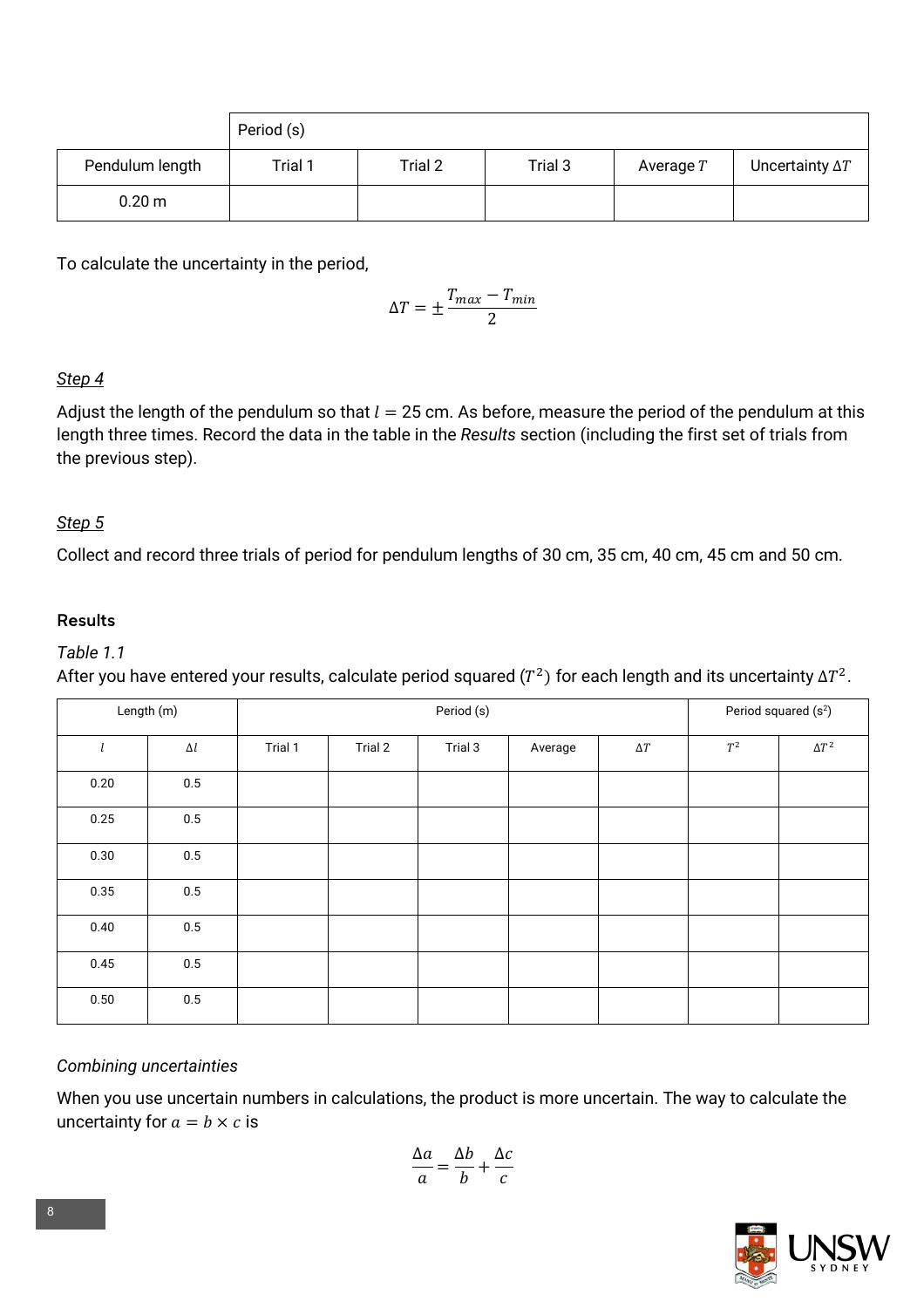*Results 1.2*

Rewrite this equation so that you can use it to calculate the uncertainty in period-squared, given that you have collected data for  $T$  and  $\Delta T$ , and that you can easily calculate  $T^2$ .

#### Analysis

We will use Microsoft Excel to plot a line of best fit. Use the *Linear Plot with uncertainties* Excel file to plot a graph of *period squared vs length* (i.e.  $T^2$ *vs l*).

To access this Excel file,

*Desktop*

└ *First Year*

└ *Drag to desktop and rename as Experiments*

└ *Fundamentals experiments*

 $\perp \Box$  Linear plot with uncertainties.xls

and then follow the instructions.

Write the equation for the line of best fit in the space below



Write the equations for the two lines of worst fit in these spaces below



*Analysis 1.3* Calculate the uncertainty in the gradient, where

Uncertainty in gradient =  $\pm \frac{\text{worst gradient}_{\text{max}} - \text{worst gradient}_{\text{min}}}{2}$ 



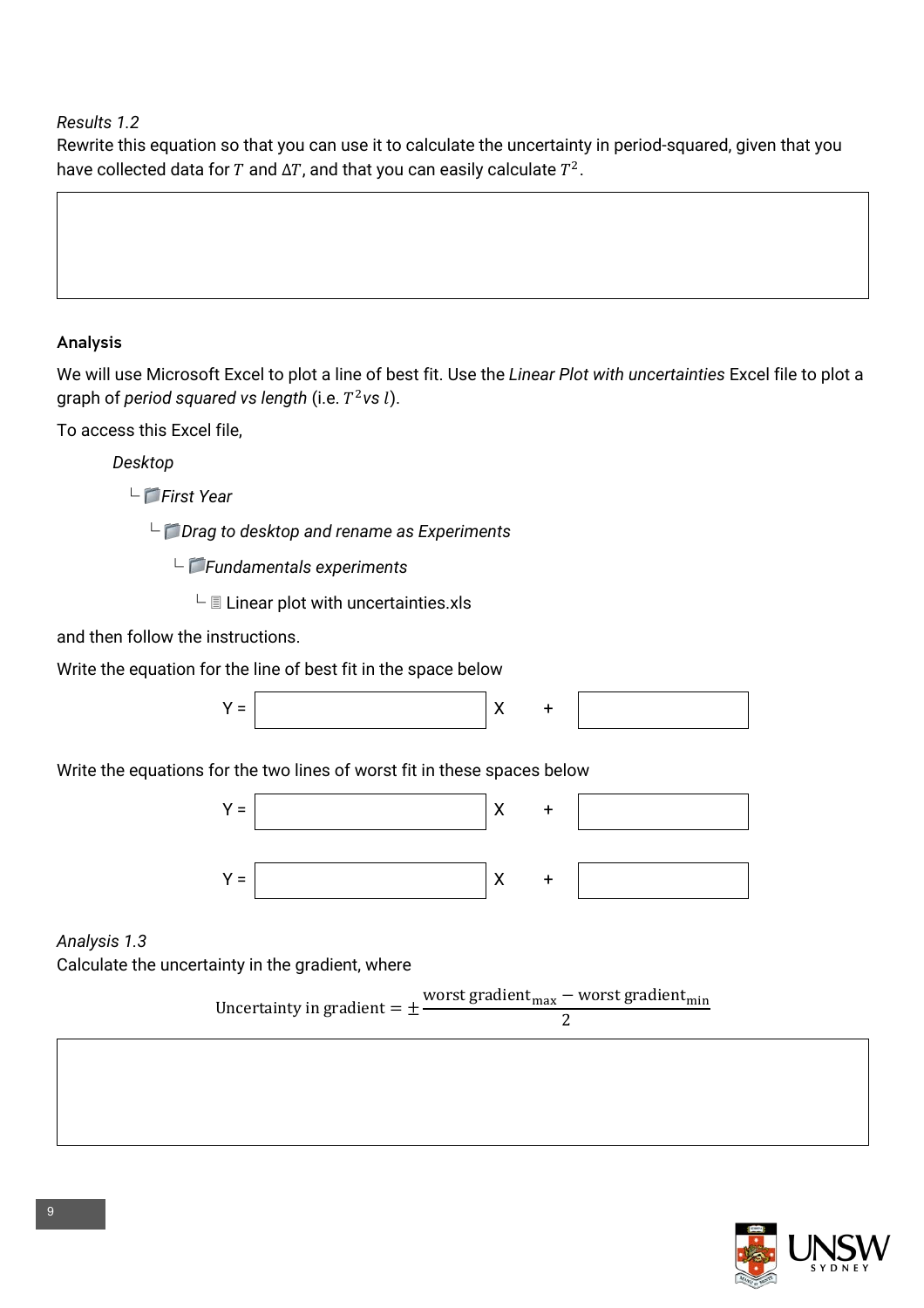#### *Analysis 1.5*

Calculate the uncertainty in your value for  $g$ . The percentage uncertainty in the gradient is the same as the percentage uncertainty in  $q$ , i.e.

> $\Delta a$  $\frac{\Delta a}{a} = \frac{\Delta b}{b}$  $\overline{h}$

#### Discussion

*Discussion 1.6*

How close is your value to the accepted value for  $g$ ? Has your experimental technique been precise enough to measure it accurately?

#### *Discussion 1.7* What are some reasons why this experiment, as you have carried it out, may not measure the same accepted value for  $g$ ?